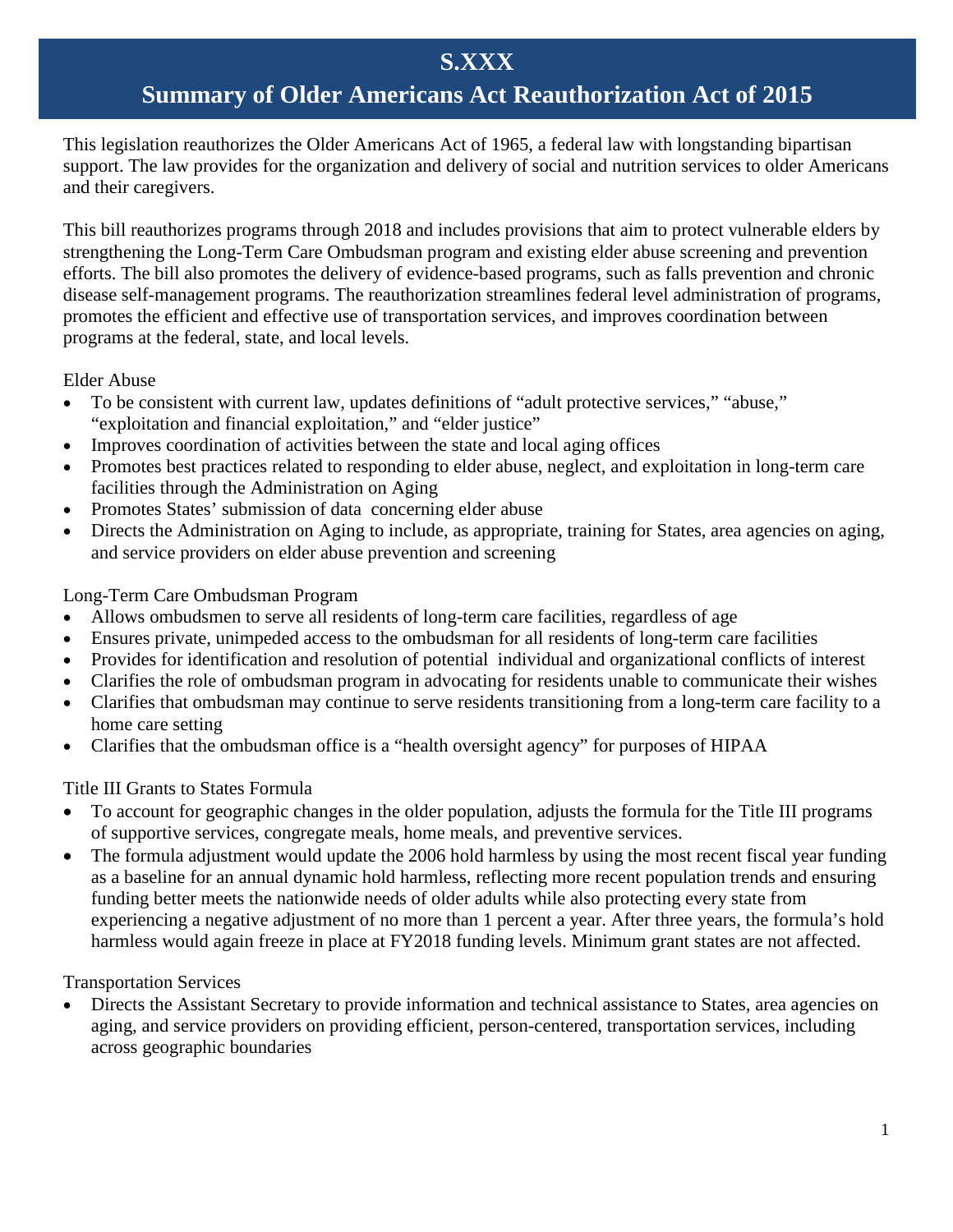Aging and Disability Resource Centers (ADRCs)

- Improves ADRC coordination with area agencies on aging and other community-based entities in disseminating information regarding available home and community-based services for individuals who are at risk for, or currently residing in, institutional settings
- Updates the definition of "Aging and Disability Resource Center" to be consistent with current practice and current law, including an emphasis on independent living and home and community-based services

### Health and Economic Welfare

• Makes clear the Assistant Secretary's responsibilities related to the development of plans, program implementation, and preparation and dissemination of education materials on the health and economic welfare of older individuals

#### Senior Centers

- Directs the Assistant Secretary to provide information and technical assistance to support best practices for the modernization of multipurpose senior centers
- Encourages efforts to modernize multipurpose senior centers and promote intergenerational models

### National Family Caregiver Support Program

• Clarifies current law that older adults caring for adult children with disabilities and older adults raising children under 18 are eligible to participate in the Family Caregiver Support Program

#### Preventing Fraud and Abuse

• Continues support for Medicare program integrity initiative that trains senior volunteers to prevent and identify healthcare fraud and abuse

Administration Demonstration Authority

• Streamlines the Act by eliminating three outdated demo programs: Computer Training, Multidisciplinary Centers and Multidisciplinary Systems, and Ombudsman and Advocacy Demonstration Projects

Home Care

• Directs the Assistant Secretary to develop a consumer-friendly tool, when feasible, to assist older individuals and their families in choosing home and community-based services

### Emphasis on Evidence-based Programs

- Ensures that, in accordance with current practice, disease prevention and health promotion programs are "evidence-based"
- Encourages the delivery of falls prevention and chronic disease self-management programs
- Mentions the aging network may include oral health screenings among disease prevention and health promotion activities
- Directs the Assistant Secretary to provide technical assistance and share best practices to improve collaboration and coordination with health care entities, such as Federally Qualified Health Centers, to enhance care coordination for individuals with multiple chronic illnesses

#### Nutrition Services

- When feasible, encourages the use of locally grown foods in meals programs
- Clarifies that, as appropriate, supplemental foods may be part of a home delivered meal at the option of a nutrition services provider